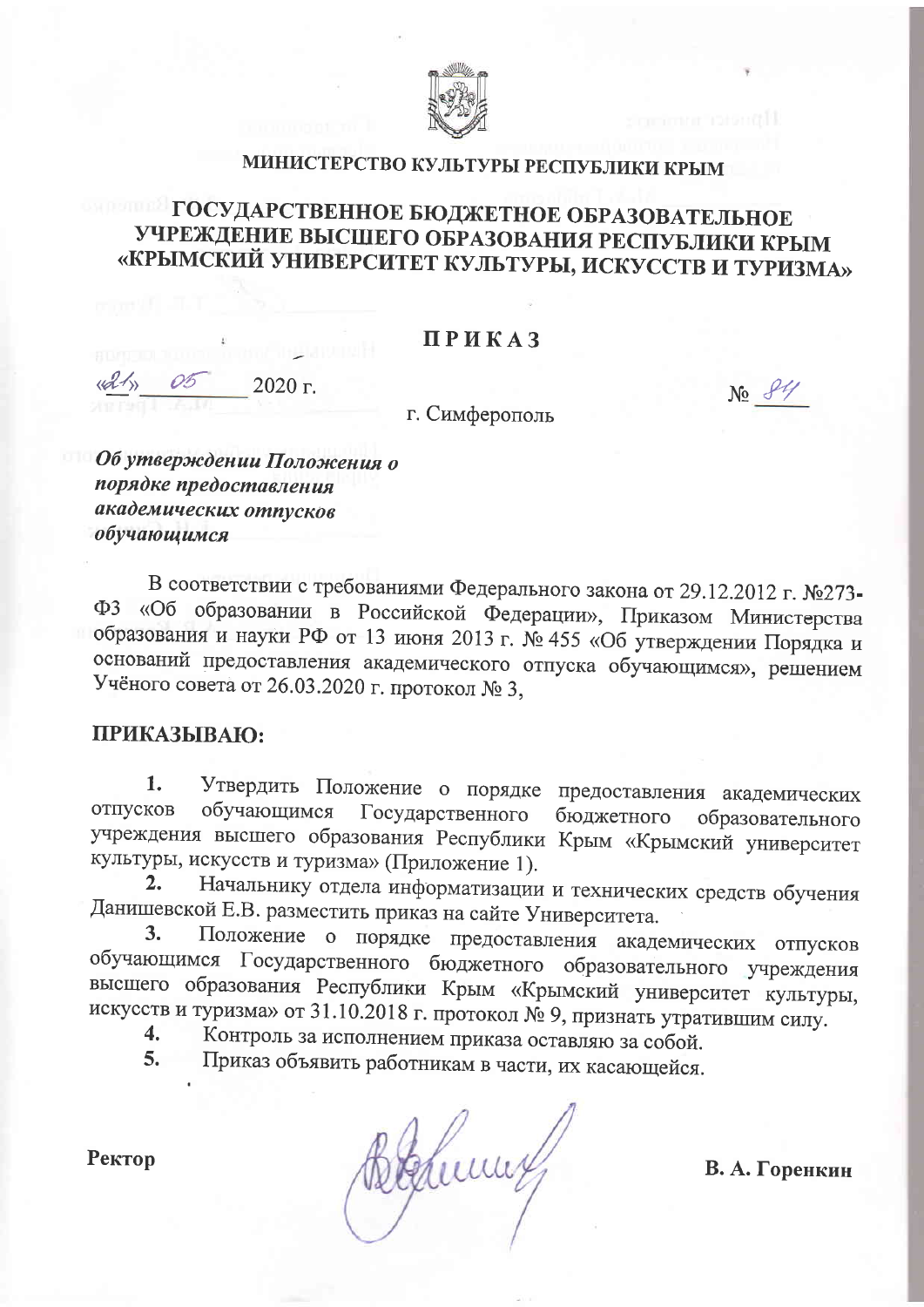Приложение №1 к приказу ректора университета or «*31*» 05 2020 r. No 84

## МИНИСТЕРСТВО КУЛЬТУРЫ РЕСПУБЛИКИ КРЫМ

## ГОСУДАРСТВЕННОЕ БЮДЖЕТНОЕ ОБРАЗОВАТЕЛЬНОЕ УЧРЕЖДЕНИЕ ВЫСШЕГО ОБРАЗОВАНИЯ РЕСПУБЛИКИ КРЫМ «КРЫМСКИЙ УНИВЕРСИТЕТ КУЛЬТУРЫ, ИСКУССТВ И ТУРИЗМА»

#### ПРИНЯТО

На заседании Ученого совета ГБОУВОРК «Крымский университет культуры, искусств и туризма» or  $\ll 26$  » 03  $2020$  r. Протокол № 3



#### ПОЛОЖЕНИЕ

о порядке предоставления академических отпусков обучающимся в Государственном бюджетном образовательном учреждении высшего образования Республики Крым «Крымский университет культуры, искусств и туризма»

г. Симферополь, 2020 г.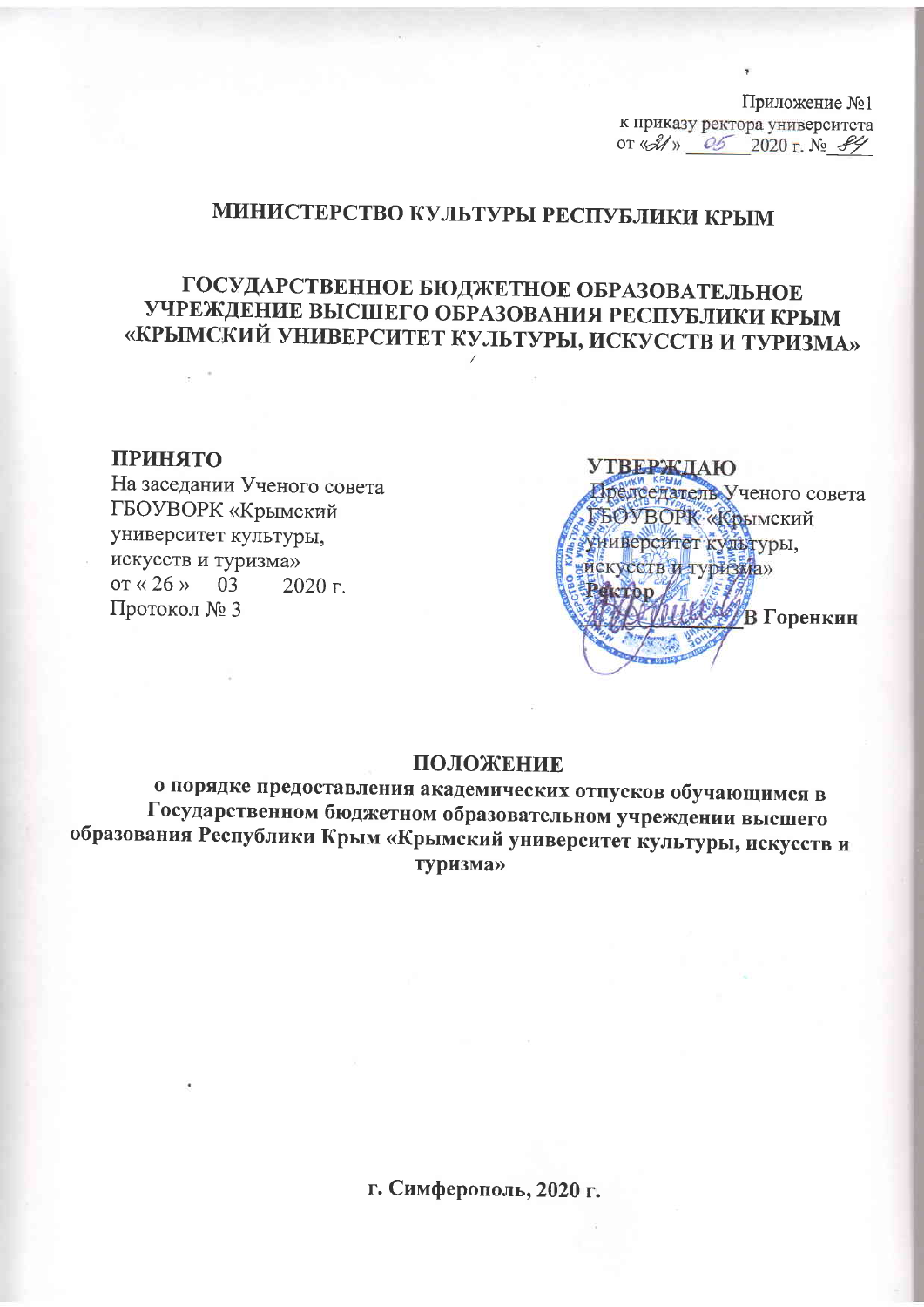$1.1.$ Положение порядке  $\mathbf{o}$ предоставления академических отпусков обучающимся разработано в соответствии с Федеральным законом от 29.12.2012 г. № 273 - ФЗ «Об образовании в Российской Федерации», Федеральным законом от 19.05.1995 г. № 81-ФЗ «О государственных пособиях гражданам, имеющим детей», приказом Министерства образования и науки Российской Федерации от 13.06.2013 г. № 455 «Об утверждении Порядка и оснований предоставления академического отпуска обучающимся», приказом Министерства здравоохранения и социального развития Российской Федерации от 23.12.2009 г. № 1012н «Об утверждении Порядка и условий назначения и выплаты государственных пособий гражданам, имеющим детей», приказом Министерства образования и науки РФ от 5 апреля 2017 г. № 301 утверждении Порядка организации и осуществления образовательной  $\kappa$ Oб деятельности по образовательным программам высшего образования - программам бакалавриата, программам специалитета, программам магистратуры», приказом Министерства образования и науки РФ от 19 ноября 2013 г. № 1259 «Об утверждении организации образовательной Порядка осуществления  $\mathbf{M}$ леятельности  $\overline{10}$ образовательным программам высшего образования - программам подготовки научнопедагогических кадров в аспирантуре (адъюнктуре)», Постановлением Совета министров Республики Крым от 30 мая 2018 г. № 256 «Об утверждении Порядка назначения государственных стипендий и других денежных выплат обучающимся в профессиональных образовательных организациях и образовательных организациях высшего образования по очной форме обучения за счет ассигнований бюджета Республики Крым, нормативов для формирования стипендиального фонда за счет ассигнований бюджета Республики Крым и признании утратившими силу некоторых постановлений Совета министров Республики Крым». Уставом государственного бюджетного образовательного учреждения высшего образования Республики Крым «Крымский университет культуры, искусств и туризма» (далее - Университет).

1.2. Настоящее Положение устанавливает общие требования к процедуре предоставления академических отпусков обучающимся по очной или заочной формам обучения в ГБОУВОРК «Крымский университет культуры, искусств и туризма» (далее - Университет).

#### 2. Определения и сокращения

2.1. Академический отпуск - это отпуск, предоставляемый обучающимся в связи с невозможностью освоения образовательной программы высшего образования в Университете по медицинским показаниям, в связи с призывом на военную службу и иным обстоятельствам.

2.2. Обучающийся - физическое лицо, осваивающее образовательную программу высшего образования по направлению подготовки (специальности) бакалавриат, специалитет, магистратура, аспирантура.

 $\begin{aligned} \mathcal{S}_{\text{max}}^{(1)}\left(\mathcal{S}_{\text{max}}^{(1)}\right) &=\mathcal{S}_{\text{max}}^{(2)}\\ &\mathcal{S}_{\text{max}}^{(2)}\left(\mathcal{S}_{\text{max}}^{(1)}\right) &=\mathcal{S}_{\text{max}}^{(2)}\left(\mathcal{S}_{\text{max}}^{(1)}\right) \end{aligned}$ 

2.3. ВК - врачебная комиссия.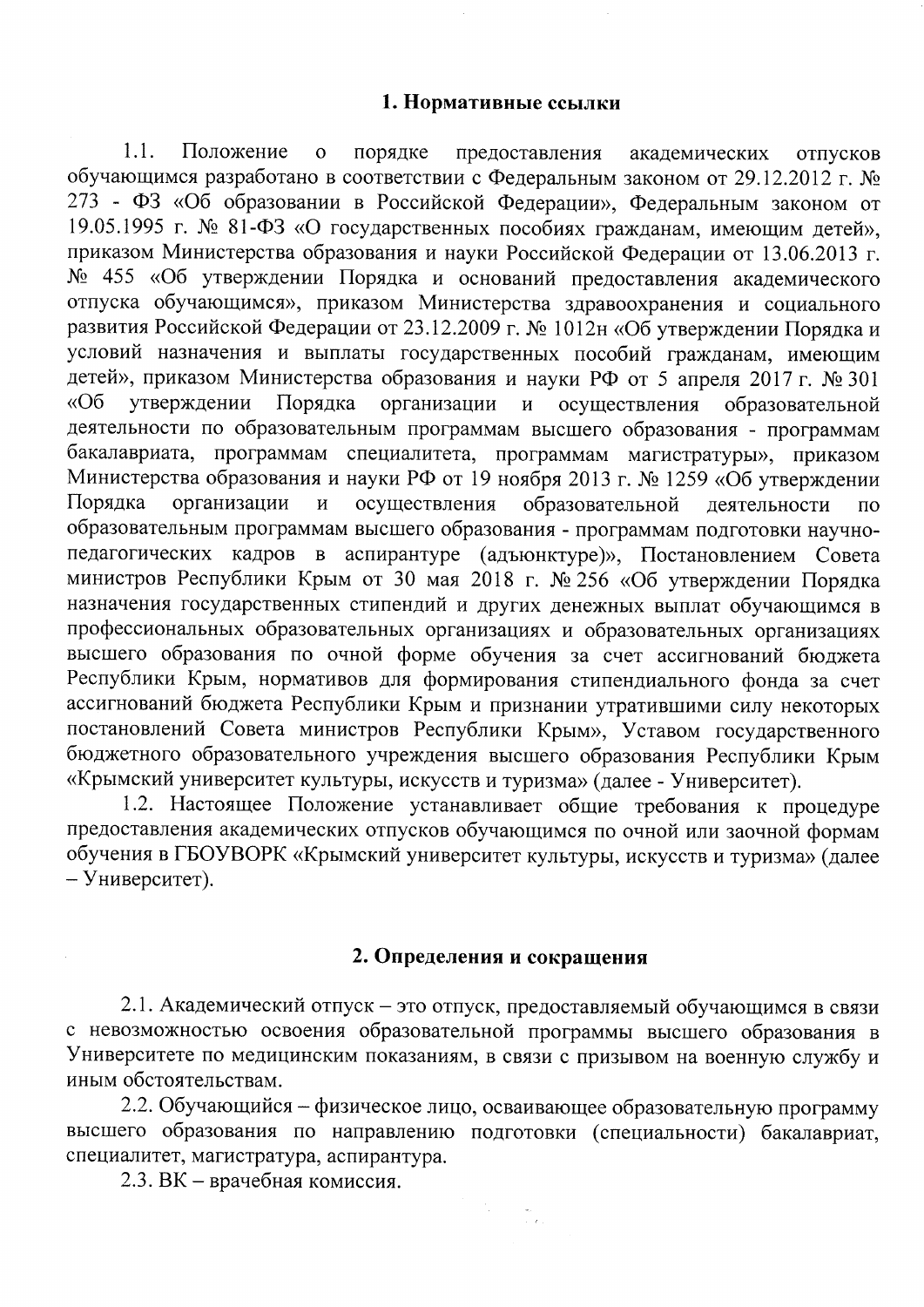#### 3. Общие положения

3.1. Академический отпуск предоставляется на основании уважительных причин, которые делают полноценное обучение невозможным.

3.2. Обучающийся, находящийся в академическом отпуске, не считается отчисленным.

3.3. Академический отпуск предоставляется обучающимся Университета по:

- медицинским показаниям;

- в связи с призывом на военную службу;

- иным обстоятельствам.

3.4. К иным обстоятельствам предоставления академического отпуска относятся:

- семейные обстоятельства, связанные с тяжелой болезнью члена семьи и необходимостью постоянного ухода за ним, если отсутствуют другие члены семьи и родственники, проживающие с ним;

- беременность и роды;

- уход за ребенком до достижения им возраста трех лет;

- длительная служебная командировка для обучающихся заочной формы обучения;

- обучение в образовательных учреждениях иностранных государств, если обучающийся приглашается на период обучения не более двух семестров;

- участие в российских или международных спортивных соревнованиях;

- производственная занятость для обучающихся заочной формы обучения;

- стихийные бедствия (пожар, наводнения, землетрясение и т.п.) и другие.

3.5. Продолжительность академического отпуска не может превышать двух лет.

Продолжительность академического отпуска по беременности и родам составляет семьдесят (в случае многоплодной беременности - восемьдесят четыре) календарных дней до родов и семьдесят (в случае осложненных родов - восемьдесят шесть, при рождении двух или более детей - сто десять) календарных дней после родов. Отпуск по беременности и родам исчисляется суммарно и предоставляется обучающейся полностью независимо от числа дней, фактически использованных де родов.

3.6. Академический отпуск предоставляется неограниченное количество раз.

3.7. На основании Федерального закона «О воинской обязанности и военной службе» от 28.03.1998 № 53-ФЗ общая продолжительность академического отпуска предоставляемого обучающимся, имеющим отсрочку от призыва на военную службу. не может превышать двенадцати месяцев.

#### 4. Порядок предоставления академического отпуска

4.1. Решение о предоставлении академического отпуска принимает ректор = согласованию комиссией  $\mathbf{C}$  $\Pi$ O рассмотрению заявлений о предоставлении академических отпусков обучающимся **TEOYBOPK** «Крымский университет культуры, искусств и туризма», деканом факультета в 10-тидневный срок с момента получения заявления от обучающегося и приложением документов, подтверждающие основание для его предоставления.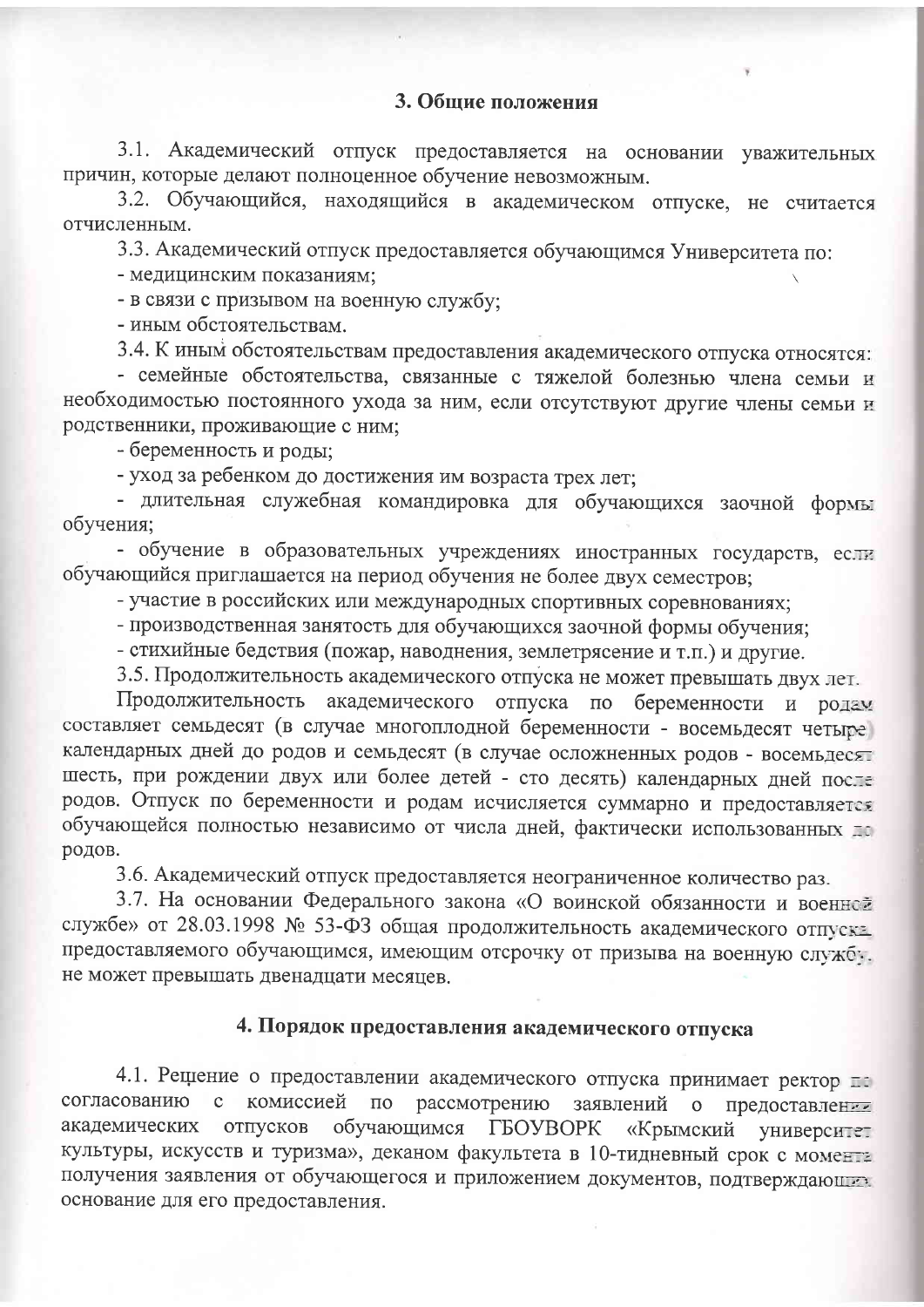4.2. Основанием для издания приказа о предоставлении обучающемуся академического отпуска являются:

а) по медицинским показаниям - личное заявление обучающегося (Приложение 1) и справка (копия протокола) врачебной комиссии (ВК) медицинской организации. Заключение о возможности предоставления обучающемуся академического отпуска по медицинским показаниям выдается врачебной комиссией медицинской организации государственной муниципальной ИЛИ системы здравоохранения.  $\overline{\mathbf{K}}$ которой обучающийся прикреплен по месту жительства или учебы. При этом диагноз заболевания обучающегося в заключении не указывается;

б) по уходу за тяжелобольным ребёнком или близким родственником - личное заявление обучающегося (Приложение 2) и заключение о необходимости постоянного постороннего ухода (помощи, надзора) за родственником (отцом, матерью, женой, родным братом, родной сестрой, дедушкой, бабушкой или усыновителем), выдаваемое государственным учреждением медико-социальной экспертизы по месту жительства родственника, и документы, подтверждающие степень родства;

в) в связи с призывом на военную службу - личное заявление обучающегося (Приложение 3) и повестка военного комиссариата, содержащая время и место отправки к месту прохождения военной службы. При этом лица, подлежащие призыву, обязаны поставить в известность о своем уходе в академический отпуск военный комиссариат, на учете которого они находятся, и получить на заявлении о предоставлении академического отпуска соответствующую отметку военкомата;

г) в связи с происшедшим стихийным бедствием - личное заявление обучающегося (Приложение 4) и справку из территориальных управлений, центров Росгидромета России и Республики Крым;

д) в связи с длительной командировкой для обучающихся заочной формы обучения - личное заявление, справка с места работы, ходатайство администрации:

е) в связи с обучением в образовательных учреждениях иностранных государств. если обучающийся приглашается на период более двух семестров - личное заявление, письменное приглашение зарубежного образовательного учреждения;

ж) в случае участия спортсменов в российских или международных соревнованиях - личное заявление, письмо Министерства спорта Республики Крым;

з) в связи с производственной занятостью для обучающихся заочной формы обучения - личное заявление, справка с места работы, ходатайство администрации или индивидуального предпринимателя.

4.3. Академический отпуск по беременности и родам предоставляется обучающимся на основании личного заявления обучающегося (Приложение 5)  $\overline{M}$ справки из женской консультации или иного учреждения здравоохранения.

4.4. Академический отпуск по уходу за ребёнком до достижения им возраста полутора (трех) лет предоставляется обучающемуся (матери или отцу ребенка) на основании личного заявления обучающегося (Приложение 6, 7) и копии свидетельства о рождении ребёнка, справки с места работы или учёбы о том, что второй родитель (мать или отец) ребёнка не использует данный отпуск и не получает пособия по уходу за ребёнком (если отец или мать ребенка не работает - справку из органов социальной защиты населения по месту жительства) (Приложение 8).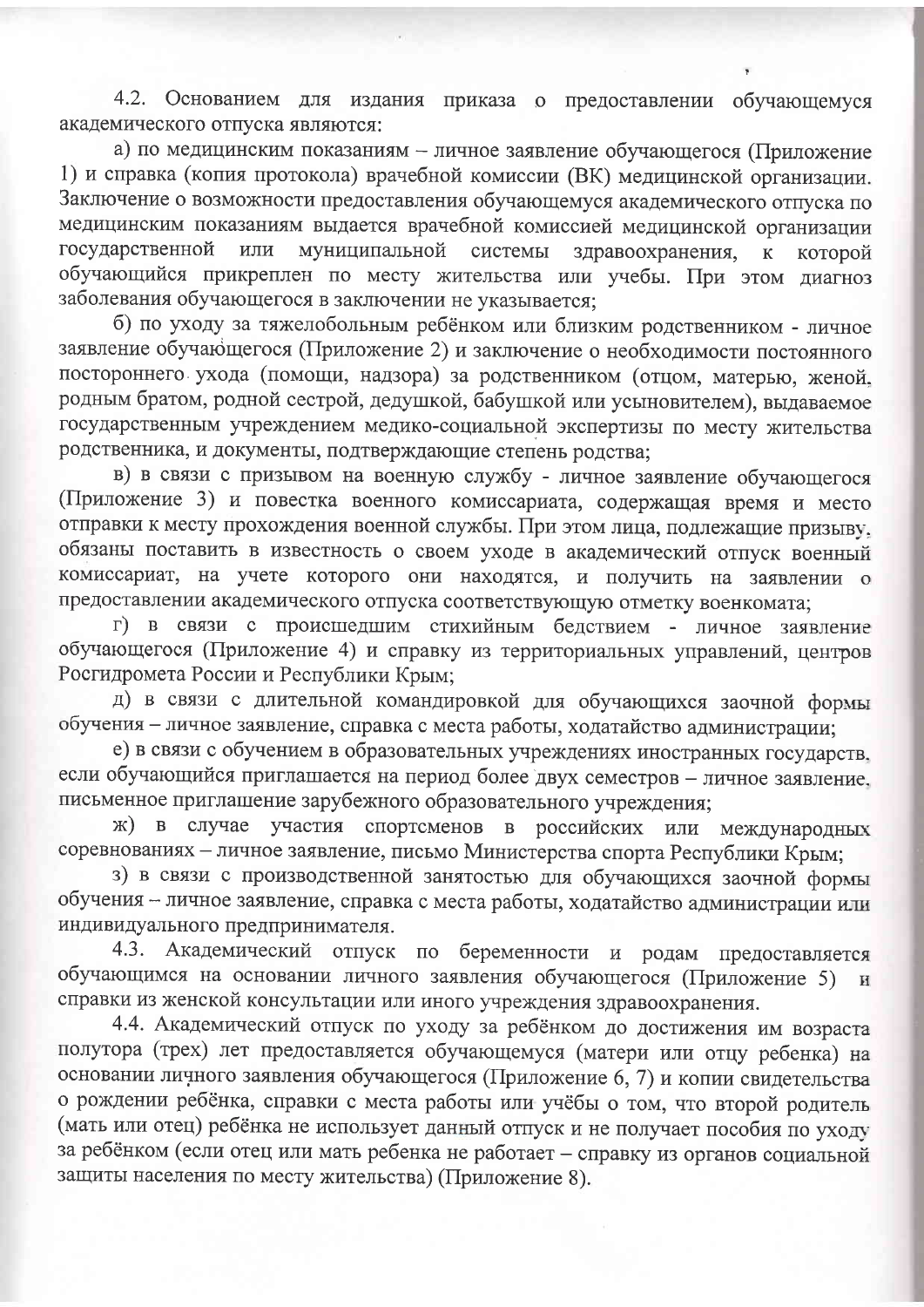4.5. Обучающийся с заявлением и прилагаемыми к нему документами обращается в управление кадров Университета.

4.6. Управление кадров в течение десяти дней готовит проект приказа о предоставлении обучающемуся академического отпуска.

В приказе о предоставлении академического отпуска указывается причина его предоставления и продолжительность.

4.7. Академический отпуск предоставляется с даты, указанной в приказе.

 $4.8.$ Обучающийся  $\mathbf{B}$ период нахождения академическом  $\mathbf{B}$ отпуске освобождается от обязанностей, связанных с освоением им образовательной программы в Университете, и не допускается к образовательному процессу до завершения академического отпуска.

4.9. В случае, если студент обучается в Университете по договору на оказание платных образовательных услуг, во время академического отпуска без права посещения занятий плата за обучение с него не взимается.

4.10. Обучающимся, находящимся в академическом отпуске по медицинским показаниям, назначаются и выплачиваются ежемесячные компенсационные выплаты в соответствии с Порядком назначения и выплаты ежемесячных компенсационных выплат отдельным категориям граждан, утверждённым постановлением Правительства Российской Федерации от 03.11.1994 г. № 1206 «Об утверждении порядка назначения и выплаты ежемесячных компенсационных выплат отдельным категориям граждан».

4.11. Выплата назначенной обучающимся государственной академической стипендии, государственной социальной стипендии, государственной стипендии в период нахождения в академическом отпуске производится в порядке, установленном действующим законодательством Российской Федерации.

4.12. Во время нахождения в академическом отпуске к обучающемуся не допускается применение мер дисциплинарного взыскания.

# 5. Порядок продления и выхода из академического отпуска

5.1. Академический отпуск завершается по окончании периода времени, на который он был предоставлен, либо до окончания указанного периода на основании заявления обучающегося.

5.2. Обучающийся до окончания академического отпуска, но не менее чем за три дня представляет в управление кадров Университета заявление о выходе из отпуска (Приложение 9).

Обучающийся, находившийся в академическом отпуске, продолжает обучение по ранее осваиваемой им основной образовательной программе, реализуемой в Университете. В случае, если основная образовательная программа, по которой студент обучался до академического отпуска, к моменту его возращения в Университете не реализуется, студент имеет право продолжить обучение по основной образовательной программе, реализуемой в Университете.

5.3. Управление кадров в течение двух рабочих дней готовит проект приказа о выходе обучающегося из академического отпуска и передает на подпись ректору Университета.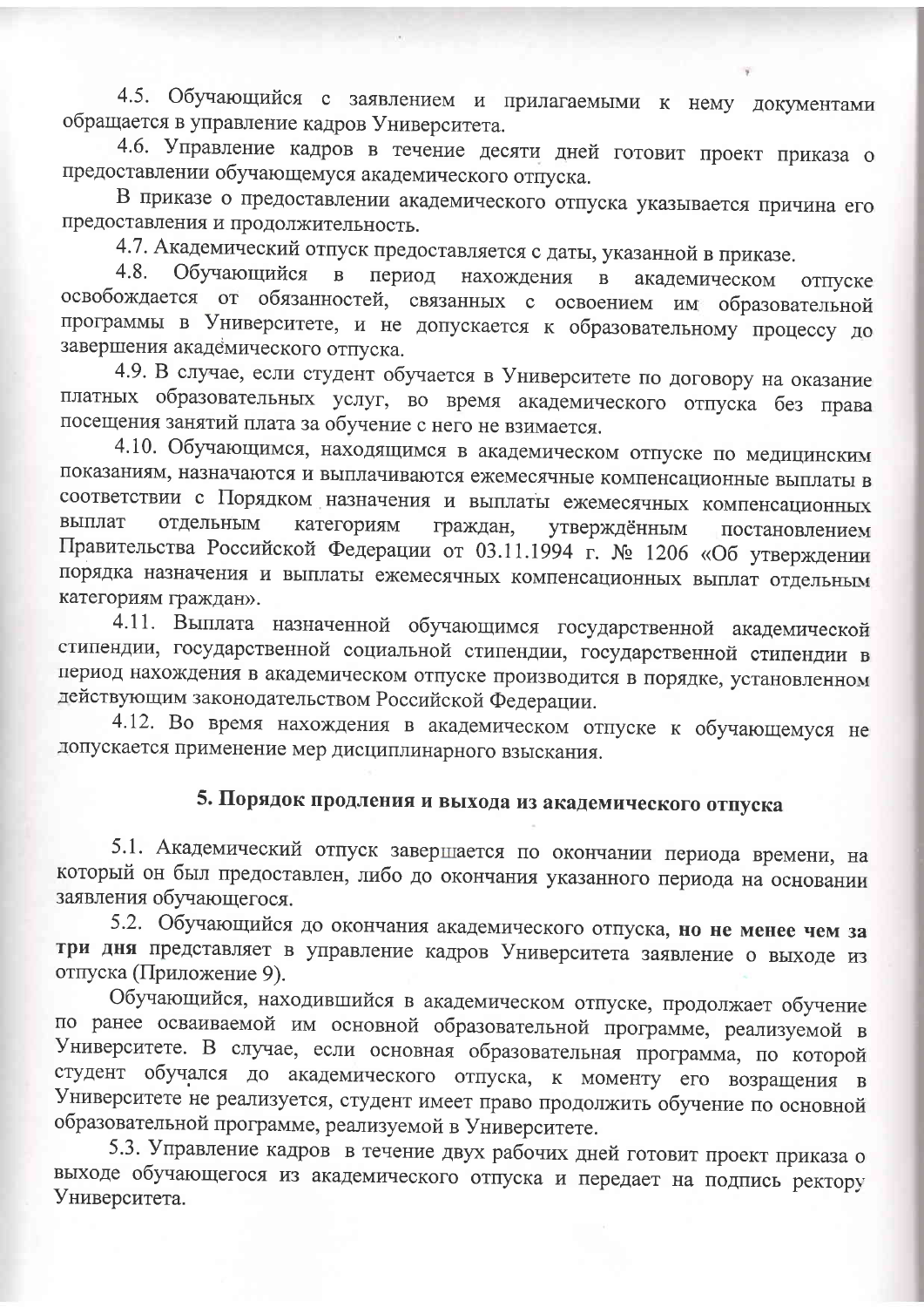5.4. Если за время нахождения в академическом отпуске у обучающегося образовалась разница в учебных планах, по которым студент обучался ранее и приступил к обучению после отпуска, то приказом ректора устанавливаются сроки ликвидации этой разницы. Обучающийся, не ликвидировавший разницу в учебных планах без уважительных причин в установленные сроки, к сессии не допускается.

 $5.5.$ Академический отпуск может быть продлен, если  $ero$ обшая продолжительность не будет превышать двух лет.

Продление академического отпуска производится на основании личного заявления обучающегося.

5.6. Обучающийся, не подавший заявление о выходе из академического отпуска в течение 30 дней после его окончания и не приступивший к учебным занятиям, отчисляется из Университета с формулировкой «отчислен как не подавший заявление о выходе из академического отпуска в течение 30 дней после его окончания и не приступивший к занятиям».

5.7. Обучающийся, не приступивший к занятиям без уважительных причин в течение десяти календарных дней после издания приказа об окончании академического отпуска, подлежит отчислению.

### 6. Заключительные положения

6.1. Настоящее Положение вступает в силу со дня введения его в действие приказом ректора Университета.

6.2. В данное Положение могут вноситься изменения и дополнения, которые утверждаются решением Ученого совета Университета и вводятся в действие приказом ректора Университета.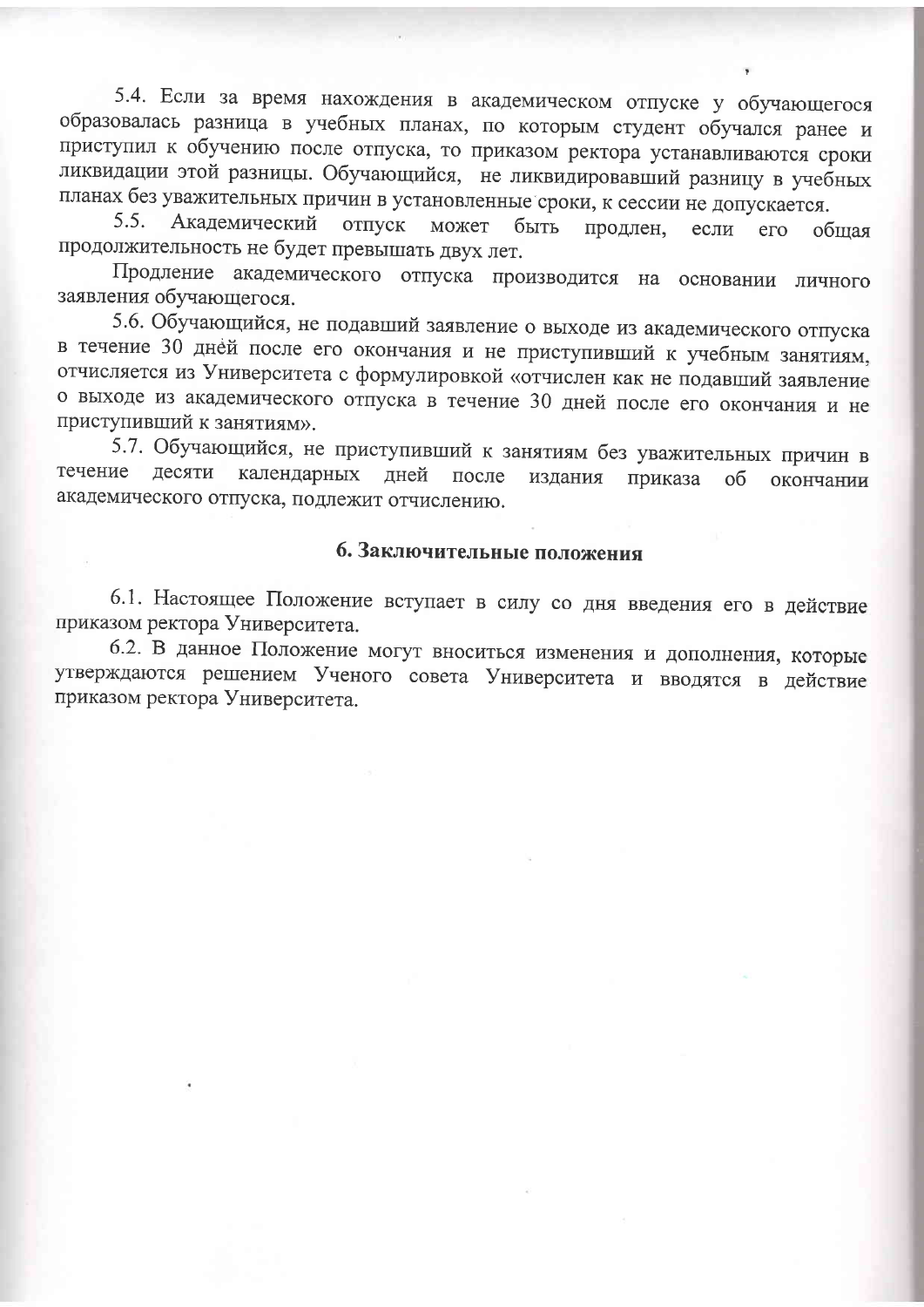Приложение 1 к Положению о порядке предоставления академических отпусков обучающимся ГБОУВОРК «КУКИиТ»

Образец заявления о предоставлении академического отпуска по состоянию здоровья

Ректору ГБОУ ВО РК «Крымский университет культуры, искусств и туризма» Горенкину В.А.

Студента (-ки) курса Специальности

формы обучения  $\overline{\Phi.M.O.}$ 

<u> 1980 - Johann Barn, mars et al. (b. 1980)</u>

телефон

#### ЗАЯВЛЕНИЕ

Прошу Вас предоставить мне академический отпуск по состоянию здоровья с « \_\_ » \_\_\_\_\_\_ 20 \_\_ г. по « \_\_ » \_\_\_\_\_ 20 \_\_ г. прилагаю.

 $\stackrel{\text{(N)}}{\longrightarrow}$  201 г.

Подпись по последник по последник

| Декан факультета | Финансово-экономическое<br>управление (бухгалтерия) | Начальник УМУ |
|------------------|-----------------------------------------------------|---------------|
| подпись          | подпись<br>г                                        | подпись       |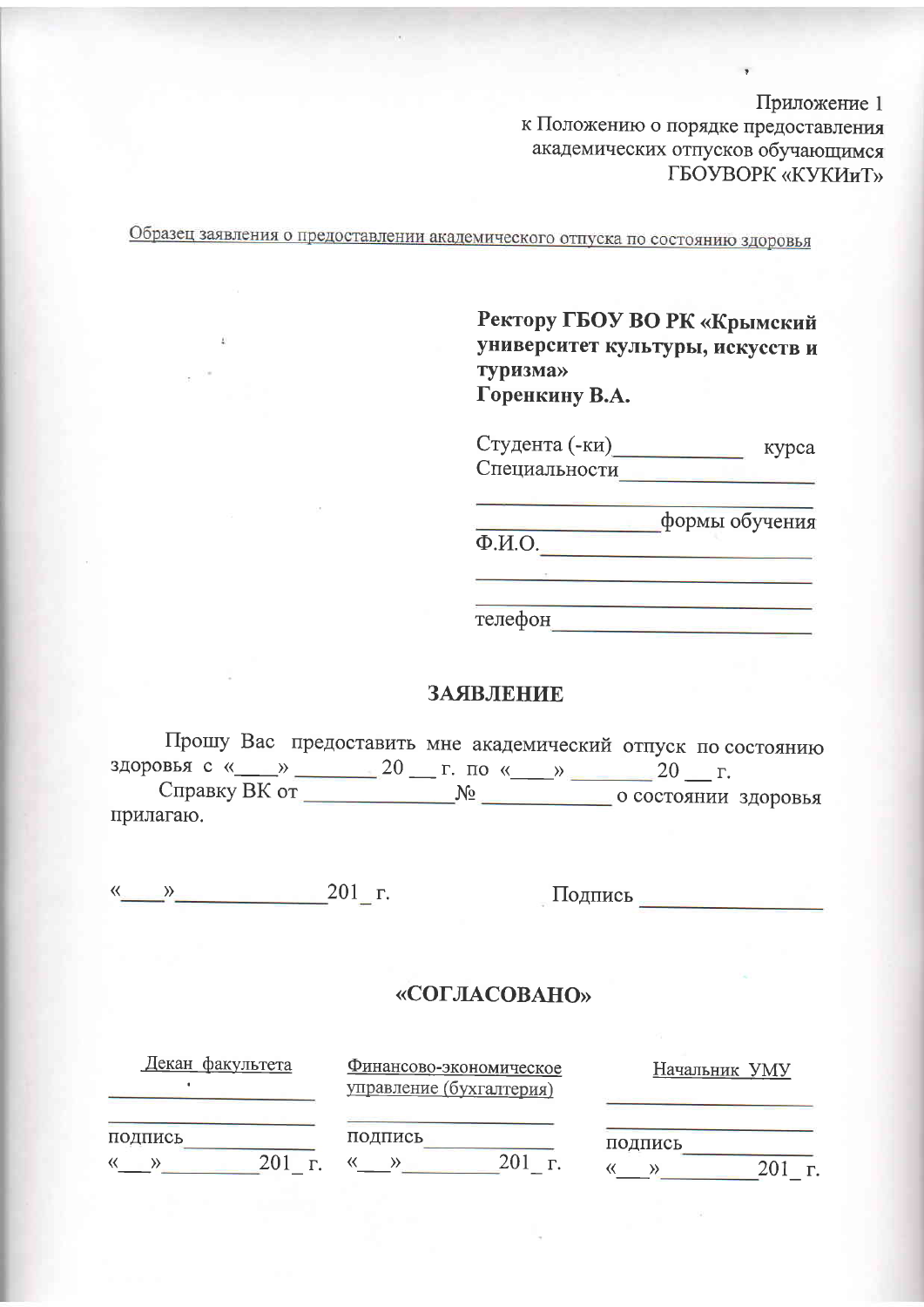Приложение 2 к Положению о порядке предоставления академических отпусков обучающимся ГБОУВОРК «КУКИиТ»

Образец заявления о предоставлении академического отпуска по уходу

за тяжелобольными родственниками

Ректору ГБОУ ВО РК «Крымский университет культуры, искусств и туризма» Горенкину В.А.

Студента (-ки) курса Специальности

формы обучения  $\overline{\Phi.M.O.}$ 

телефон

#### **ЗАЯВЛЕНИЕ**

 $\Pi$ po $\Pi$ y Bac предоставить мне академический отпуск по уходу за тяжелобольными родственниками  $\overline{\phantom{a}}$  c (указать ФИО и степень родства)

 $\frac{1}{20}$  20 T. To  $\frac{1}{20}$  T. To  $\frac{1}{20}$  T.

Заключение ВК с рекомендациями о постоянном уходе прилагаю.

 $\frac{1}{201}$  T.

| <u>декан факультета</u> | Финансово-экономическое<br>управление (бухгалтерия) | Начальник УМУ |
|-------------------------|-----------------------------------------------------|---------------|
| подпись<br>201          | подпись                                             | подпись<br>r. |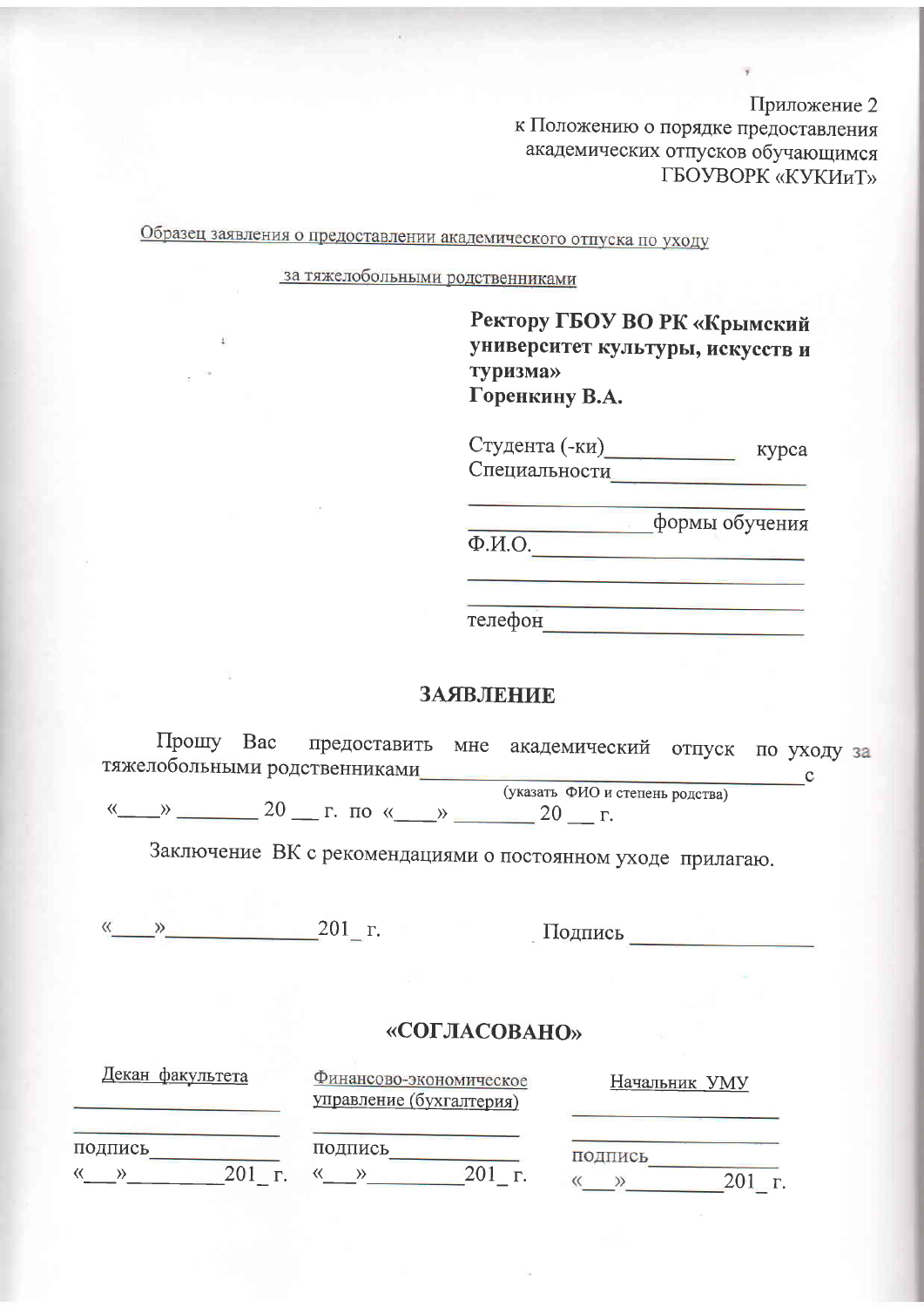Приложение 3 к Положению о порядке предоставления академических отпусков обучающимся ГБОУВОРК «КУКИиТ»

Образец заявления о предоставлении академического отпуска в связи с призывом на военную службу

> Ректору ГБОУ ВО РК «Крымский университет культуры, искусств и туризма» Горенкину В.А.

Студента (-ки) курса Специальности

формы обучения  $\overline{\Phi.M.O.}$ 

телефон

#### ЗАЯВЛЕНИЕ

Прошу Вас предоставить мне академический отпуск в связи с призывом на военную службу с «\_\_\_\_» \_\_\_\_20\_\_\_ г. по «\_\_\_\_» \_\_\_\_20 \_\_\_ г. Копию повестки из военного комиссариата от \_\_\_\_\_\_\_\_\_№ \_\_\_\_\_\_прилагаю.

 $\begin{array}{ccc} \hline \hline & \hline \hline & \hline \end{array}$  201<sub>-</sub> r.

| <u>Декан факультета</u> | Финансово-экономическое<br>управление (бухгалтерия) | Начальник УМУ |
|-------------------------|-----------------------------------------------------|---------------|
| подпись                 | подпись                                             | подпись       |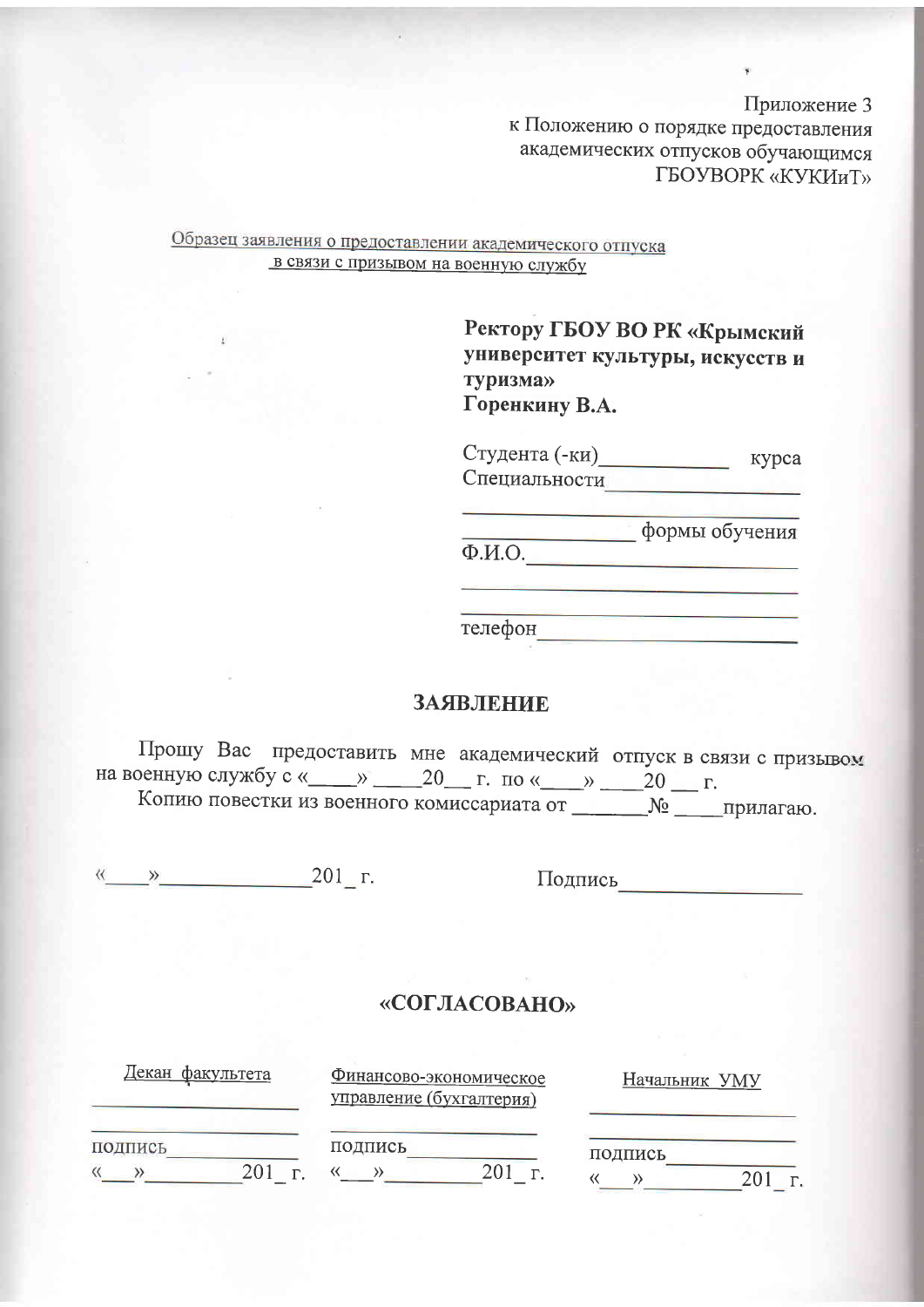Приложение 4 к Положению о порядке предоставления академических отпусков обучающимся ГБОУВОРК «КУКИиТ»

Образец заявления о предоставлении академического отпуска в связи с

происшедшим стихийным бедствием

Ректору ГБОУ ВО РК «Крымский университет культуры, искусств и туризма» Горенкину В.А.

Студента (-ки) курса Специальности

формы обучения  $\overline{\Phi.M.O.}$ 

<u> 1980 - Andrea Angel, amerikan bestean A</u>

телефон

#### ЗАЯВЛЕНИЕ

Прошу Вас предоставить мне академический отпуск в связи с происшедшим стихийным бедствием и необходимостью (указать действия)

 $c \ll \qquad \qquad$  20  $\qquad \qquad$  T.  $\pi$ o  $\qquad \qquad$   $\qquad \qquad$  20  $\qquad \qquad$  T. Подтверждающий документ от \_\_\_\_\_\_\_\_\_\_\_ №\_\_\_\_\_\_\_\_\_\_ прилагаю.

 $\begin{array}{c} \hline \text{W} & \text{W} \\ \hline \end{array}$  201  $\Gamma$ .

Подпись

| Декан факультета | Финансово-экономическое<br>управление (бухгалтерия) | Начальник УМУ |
|------------------|-----------------------------------------------------|---------------|
| подпись<br>巜     | подпись<br>r                                        | подпись       |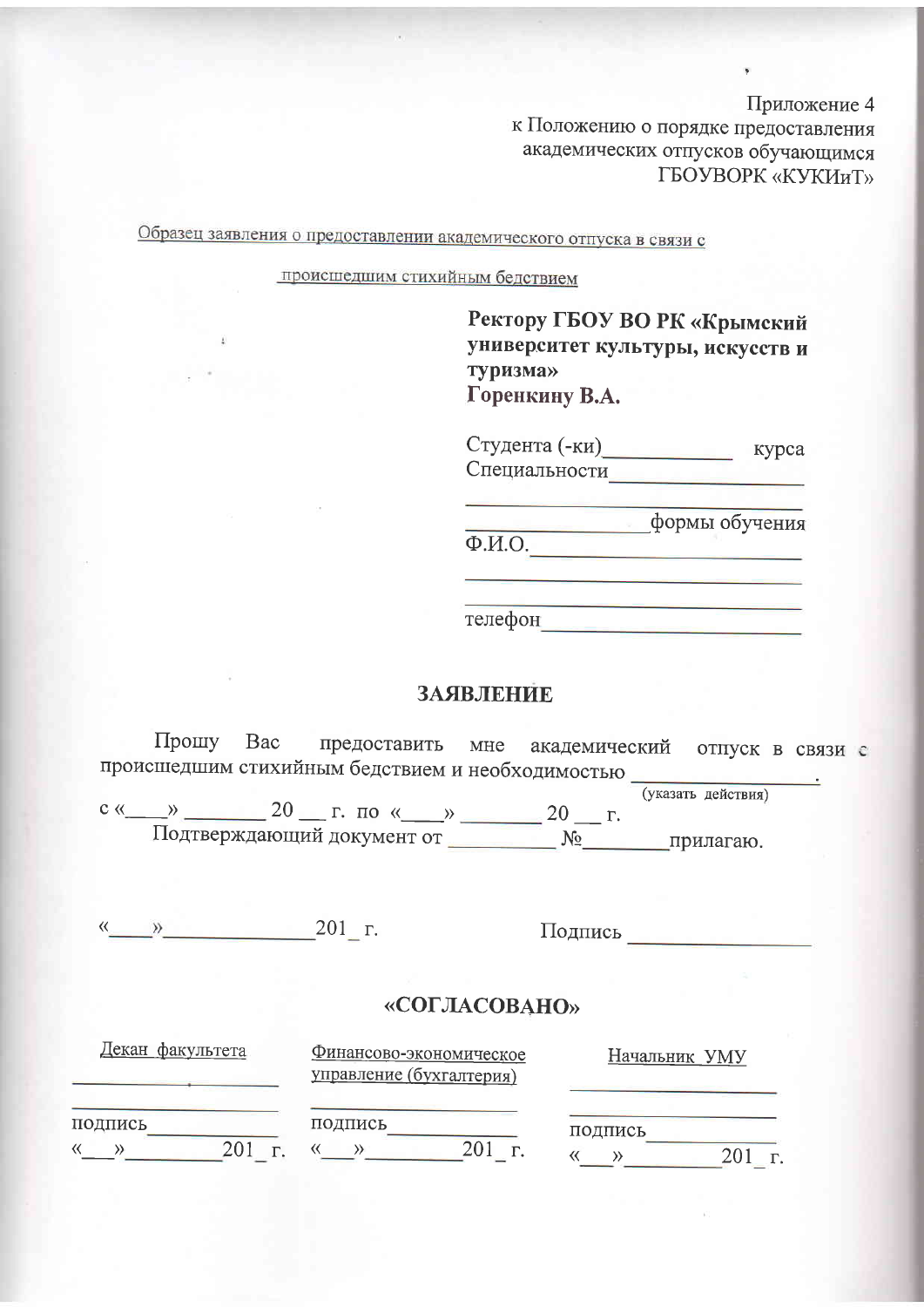Приложение 5 к Положению о порядке предоставления академических отпусков обучающимся ГБОУВОРК «КУКИиТ»

Образец заявления о предоставлении академического отпуска по беременности и родам

Ректору ГБОУ ВО РК «Крымский университет культуры, искусств и туризма» Горенкину В.А.

Студента (-ки) курса Специальности

формы обучения  $\overline{\Phi.M.O.}$ 

телефон

#### **ЗАЯВЛЕНИЕ**

Прошу Вас предоставить мне академический отпуск по беременности и родам с « $\_\_\_$  20  $\_\_$ г. по « $\_\_$  20  $\_\_$ г. 

 $\frac{1}{201}$  r.

Подпись

| Декан факультета            | Финансово-экономическое<br>управление (бухгалтерия) | Начальник УМУ           |
|-----------------------------|-----------------------------------------------------|-------------------------|
| подпись<br>$201$ $\Gamma$ . | подпись<br>201<br>$\Gamma$ .                        | подпись<br>Приложение ( |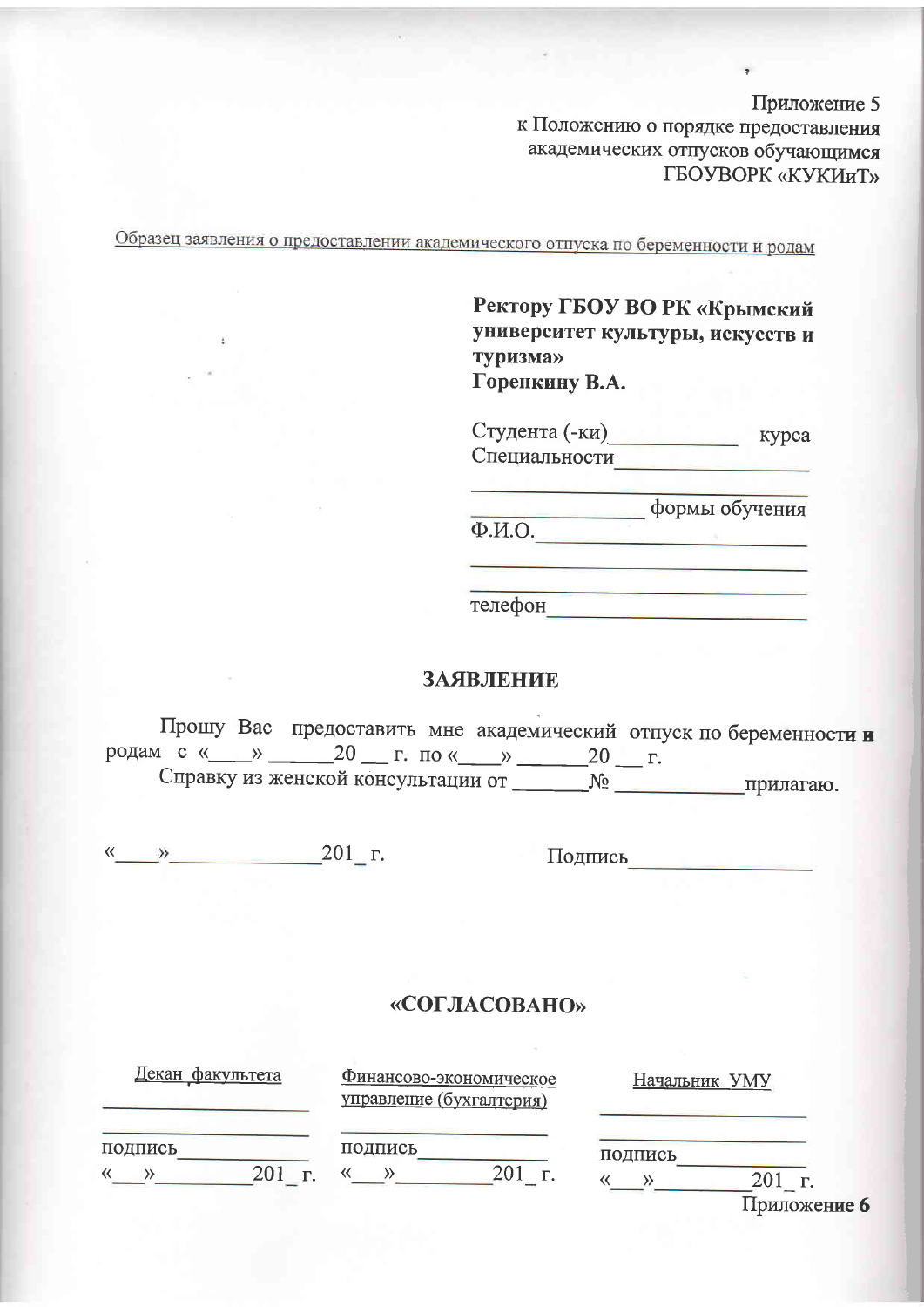к Положению о порядке предоставления академических отпусков обучающимся ГБОУВОРК «КУКИиТ»

Образец заявления о предоставлении академического отпуска по уходу за ребенком

Ректору ГБОУ ВО РК «Крымский университет культуры, искусств и **ТУРИЗМА»** Горенкину В.А.

Студента (-ки) курса Специальности

формы обучения  $\overline{\Phi M.O.}$ 

телефон

#### ЗАЯВЛЕНИЕ

Прошу Вас предоставить мне академический отпуск по уходу за ребенком до достижения им возраста полутора лет с «\_\_\_\_» \_\_\_\_\_\_\_20 \_\_\_ г. по «\_\_\_\_»  $20 - r$ .

Копию свидетельства о рождении ребенка серия\_\_\_\_\_\_\_\_№ \_\_\_\_\_\_\_ прилагаю.

 $\frac{1}{201}$  T.

Подпись

#### «СОГЛАСОВАНО»

Декан факультета

Финансово-экономическое управление (бухгалтерия)

Начальник УМУ

подпись

подпись « » 201 г. « » 201 г.

| подпись |     |  |
|---------|-----|--|
|         | 20. |  |

Приложение 7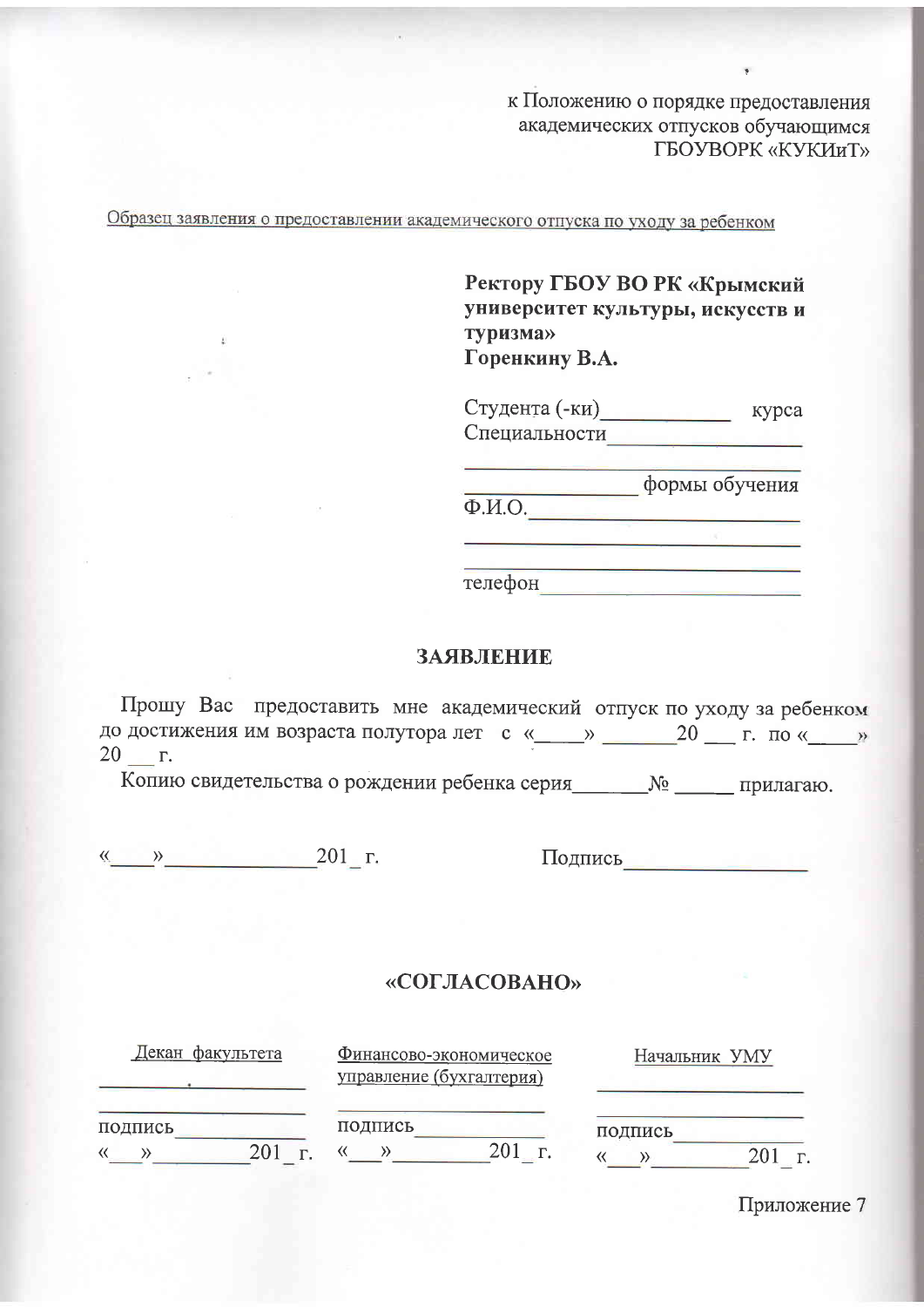к Положению о порядке предоставления академических отпусков обучающимся ГБОУВОРК «КУКИиТ»

#### Образец заявления о предоставлении академического отпуска по уходу за ребенком до достижения им трех лет

Ректору ГБОУ ВО РК «Крымский университет культуры, искусств и туризма» Горенкину В.А.

Студента (-ки) курса Специальности

формы обучения  $\overline{\Phi.M.O.}$ 

<u> 1989 - Jan James Barnett, amerikansk f</u>

телефон

#### ЗАЯВЛЕНИЕ

Прошу Вас предоставить мне академический отпуск по уходу за ребенком до достижения им возраста трех лет с «\_\_\_» \_\_\_\_\_20 \_\_ г. по  $\leftarrow \rightarrow$  20  $\Gamma$ .

Копию свидетельства о рождении ребенка серия\_\_\_\_\_\_№ \_\_\_\_\_\_ прилагаю.

 $\frac{1}{201}$  T.

Подпись

## «СОГЛАСОВАНО»

| Декан<br>факультета | Финансово-экономическое<br>управление (бухгалтерия) | Начальник УМУ                     |
|---------------------|-----------------------------------------------------|-----------------------------------|
| подпись<br>201      | подпись                                             | подпись<br>$I$ <b>MITTAWAITTA</b> |

Приложение 8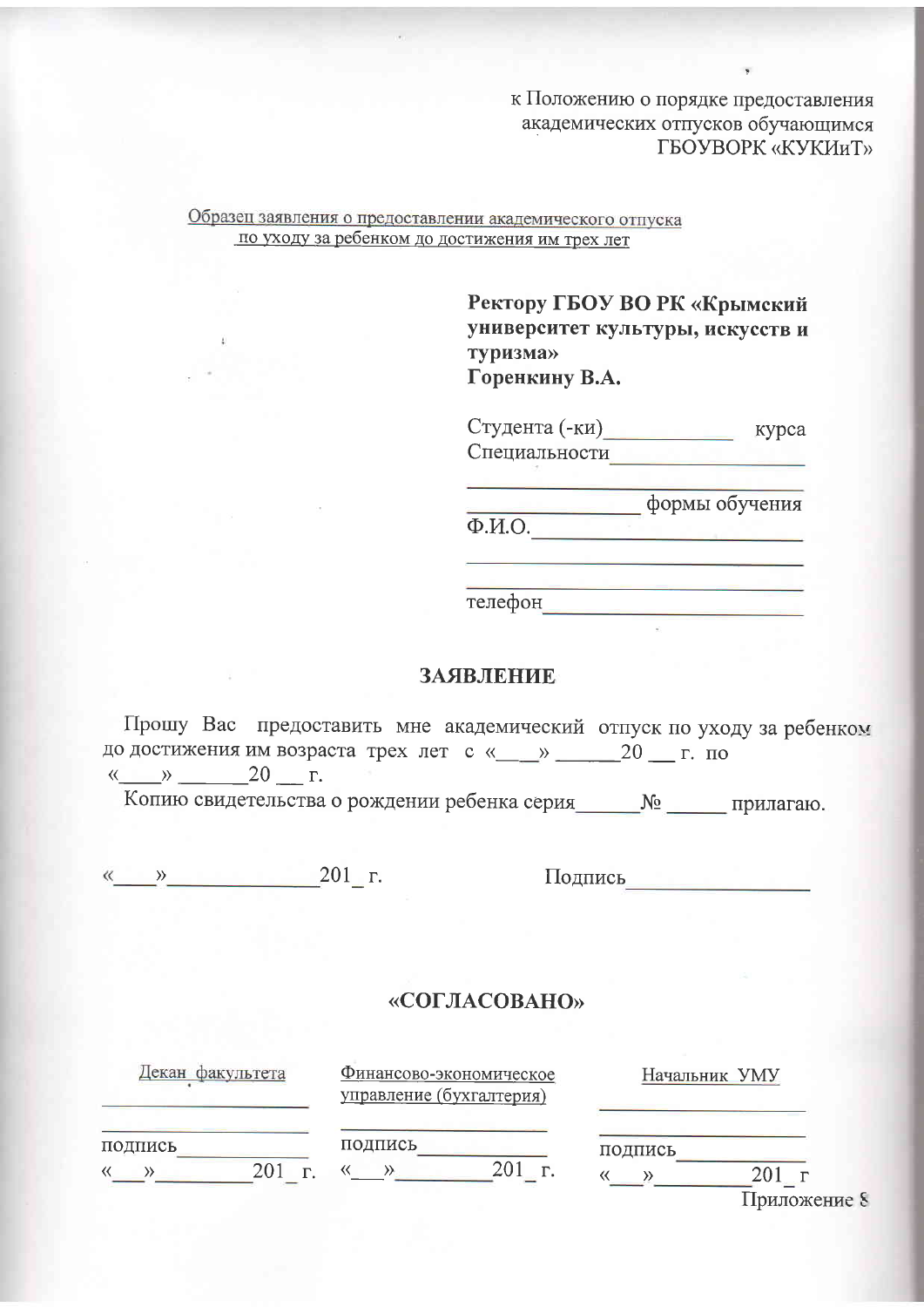к Положению о порядке предоставления академических отпусков обучающимся ГБОУВОРК «КУКИиТ»

Образец справки о неиспользовании отпуска по уходу за ребенком

## Угловой штамп организации

Дата выдачи и Регистрационный номер

## СПРАВКА

| Выдана                                        | , работающему в                                 |      |
|-----------------------------------------------|-------------------------------------------------|------|
|                                               | (фамилия, имя, отчество полностью)              |      |
| должности                                     | , в том, что он (она) не использует             |      |
| отпуск по уходу за ребёнком-                  |                                                 | и не |
|                                               | (фамилия, имя, отчество ребенка, дата рождения) |      |
| Получает ежемесячное пособие по уходу за ним. |                                                 |      |

Справка дана для представления по месту работы матери (отца) ребёнка.

Директор

подпись

 $\overline{(\Phi_{\cdot}M_{\cdot}O_{\cdot})}$ 

Главный бухгалтер

подпись

 $\overline{(\Phi.M.O.)}$